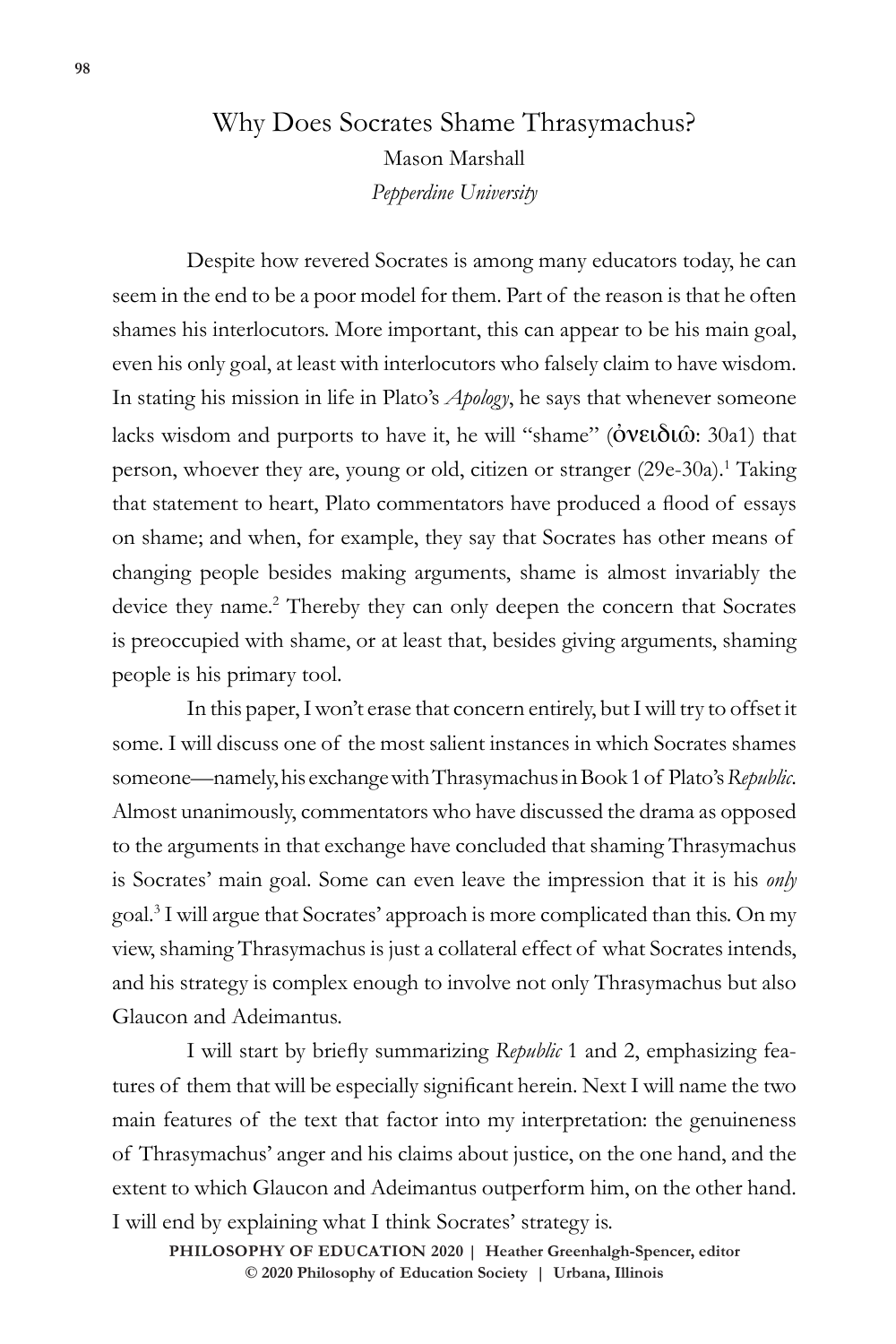### AN OVERVIEW OF *REPUBLIC* 1 AND 2

Here, first, is an overview of Books 1 and 2 of the *Republic*. In Book 1, Socrates talks first with Cephalus and then with Polemarchus until Thrasymachus interrupts, acting enraged. Socrates, in his narration, says that Thrasymachus was "hunched up like a wild beast" and "flung himself at us as if to tear us to pieces" (336b5-6). In part, Thrasymachus charges that Socrates is "merely striving for victory," as one commentator puts it.<sup>4</sup> More important, Thrasymachus complains about the fact that Socrates asks questions instead of answering them—in other words, that he only raises objections to other people's views instead of espousing views of his own and subjecting them to scrutiny (336c5-6). Thrasymachus' unhappiness about this becomes a major theme in what he goes on to say. For example, when, as usual, Socrates claims to be ignorant, Thrasymachus scoffs and says:

> Heracles! Here is that habitual irony of Socrates. I knew it, and I predicted to these fellows that you wouldn't be willing to answer, that you would be ironic and do anything rather than answer if someone asked you something (337a4-7).

A moment later, Thrasymachus warns that Socrates will resort to his "usual trick" (εἰωθὸς διαπράξηται):

> He won't answer himself, and when someone else has answered he gets hold of the argument and refutes it (337e1-3). Thrasymachus sounds a similar note shortly afterward:

> Here is the wisdom of Socrates; unwilling himself to teach, he goes around learning from others and isn't even grateful to them (338b1-4).

And for nearly two Stephanus pages (336b-338b), Thrasymachus tries to avoid answering questions and make Socrates answer them, though ultimately Thrasymachus buckles under pressure from Socrates' other interlocutors.5

Then, remarkably, it is Thrasymachus' claims that come under review. He makes the following seven, among others:

Justice is "nothing other than the advantage of the stron-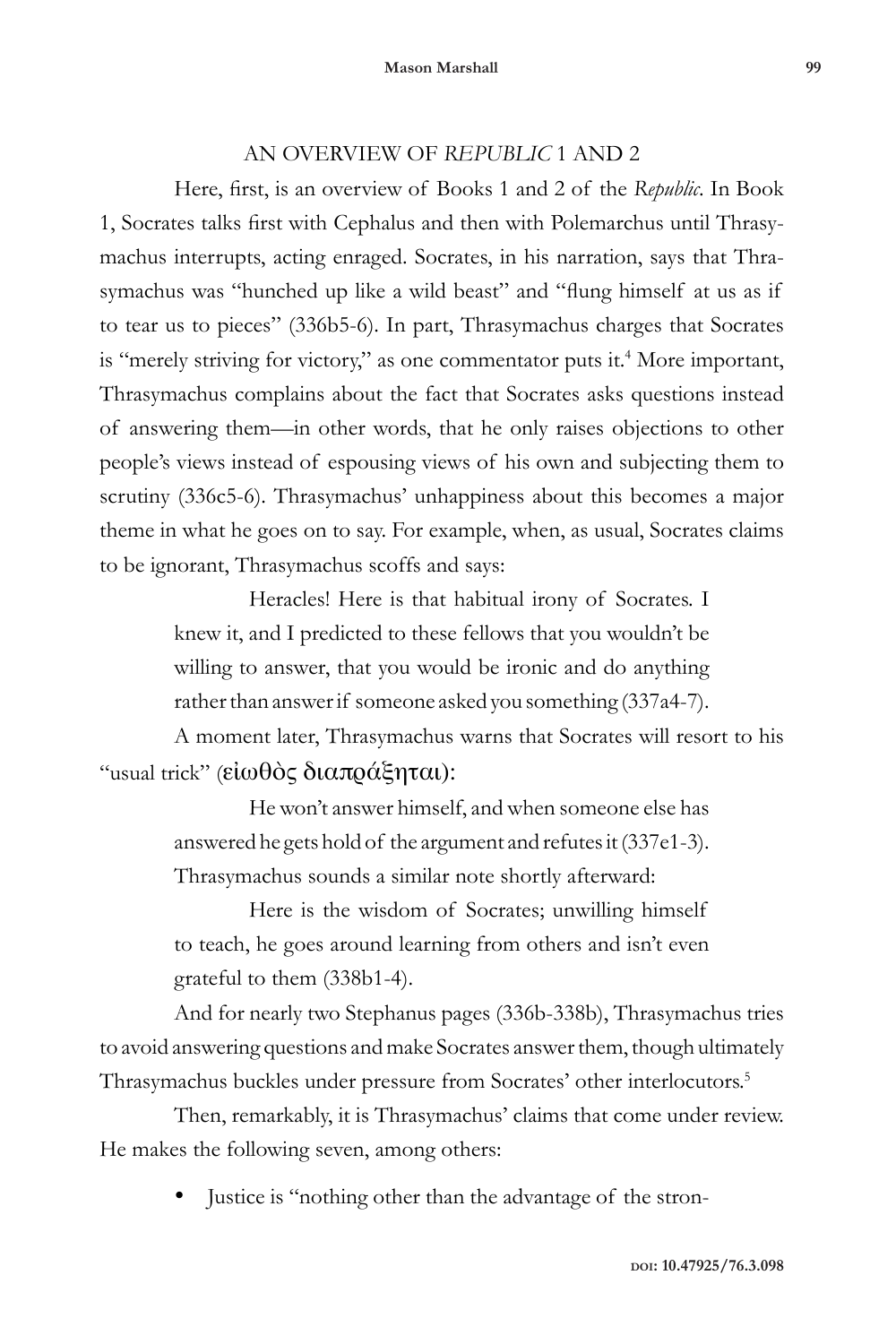ger,"6 meaning, evidently, that justice is merely a ruse the stronger devise to exploit less powerful people.

- Justice is "someone else's good, the advantage of the man who is stronger and rules" (343c3-4).
- Justice is a harm (βλάβη) to the one who acts justly (343c4-5), whereas injustice is "profitable and advantageous for oneself" (344c8-9).
- Petty crime, such as robbing temples, kidnapping, and housebreaking, is unjust (344b1-5), and it benefits the person who commits it, as long as no one catches them (348d7-8).
- The tyrant, who goes farther than the petty criminal and carries out "*complete* injustice," is the happiest and most blessed  $(344b5-c3)$ .
- Injustice is a virtue, and justice is a vice (348c-e).
- One has to be a fool to act justly (348c12).

As Socrates scrutinizes these and other claims Thrasymachus makes, Thrasymachus acts cocksure that Socrates will not get the best of him (e.g., 341a-b), but in the end Socrates refutes him so decisively that Thrasymachus blushes and sweats and all but explicitly admits defeat.<sup>7</sup> Along the way, the conversation is fiery, in part since he calls Socrates disgusting (338d), a quibbler (340c), and a snot (343a) and, over and over, accuses him of cheating (338d, 340d, 341a, 341b). Socrates contributes his share, too, partly with biting irony and backhanded praise.

As the exchange ends and Book 2 begins, Glaucon and Adeimantus act dissatisfied with the arguments Socrates has given Thrasymachus; they want better reasons to think justice is choice-worthy. To set the standard for Socrates to reach, Glaucon proposes to "renew Thrasymachus' argument" (358b8-c1) and, with Adeimantus' help, tries to articulate a version of it that is less extreme than Thrasymachus'. In response, Socrates treats the challenge seriously and begins his long discussion of the nature and value of justice.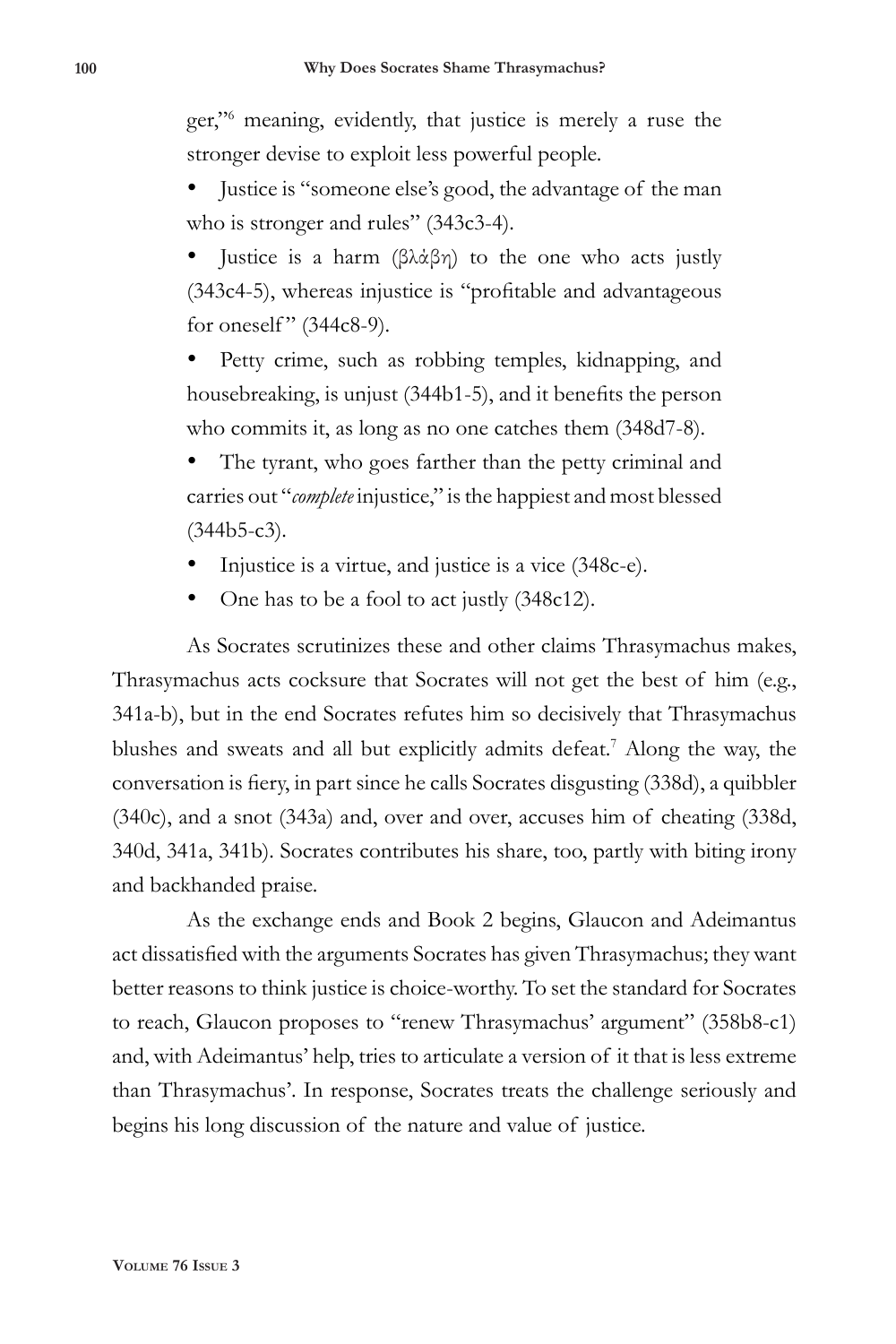#### THRASYMACHUS' ANGER AND CLAIMS ABOUT JUSTICE

There are two main features of *Republic* 1 and 2 that lead to my conclusion about what Socrates' strategy is with Thrasymachus. To explain them, I need to make some interpretive claims.

One of them should be uncontroversial. It is that Thrasymachus genuinely is angry and believes what he says about justice. One possibility, of course, is that his anger is feigned and that he denounces justice only to thwart Socrates. The chances of this seem slim, though, given a couple of considerations—namely, how irate he acts and, supposing his anger is genuine, how well it fits with what he says about justice. On the one hand, there is not much reason for him to fake being mad, especially as mad as he makes himself out to be. To be sure, it is conceivable that he means to intimidate Socrates so as to throw him off his game, but it is unlikely. Among other reasons, Thrasymachus seems familiar enough with Socrates to realize he is not very flappable.

On the other hand, Thrasymachus, then, most likely believes his claims about justice. The reason, again, is how well they cohere with how infuriated he is; if he believes them, it makes sense that he is so angry, and otherwise it is hard to explain. Consider, first, the nature of his claims. He seems to mean that, because your just action benefits someone other than you, it *cannot* at the same time benefit you.<sup>8</sup> This suggests that, in every interaction between two human beings, one party wins, and the other loses, meaning that the one becomes dominant and, in turn, better off than before, while the other leaves worse off. Human society is a zero-sum game—I win only if you lose—because everyone's interests conflict necessarily with everyone else's. Thus, in all interactions with other people, the only reasonable course of action is to try to overpower them and subordinate them so as to profit at their expense. Or, in any case, you should try it if you can get away with it. Like Glaucon and Adeimantus, Thrasymachus does acknowledge that injustice pays only if no one catches you in the act or if you are influential enough to face no opposition.<sup>9</sup> So he implies that, unless you have the political power of a tyrant, the smart move is to cheat and swindle on the sly.

Ostensibly, Thrasymachus thinks this is what Socrates does in his conversations with Cephalus and Polemarchus, and this, plus the fact that they and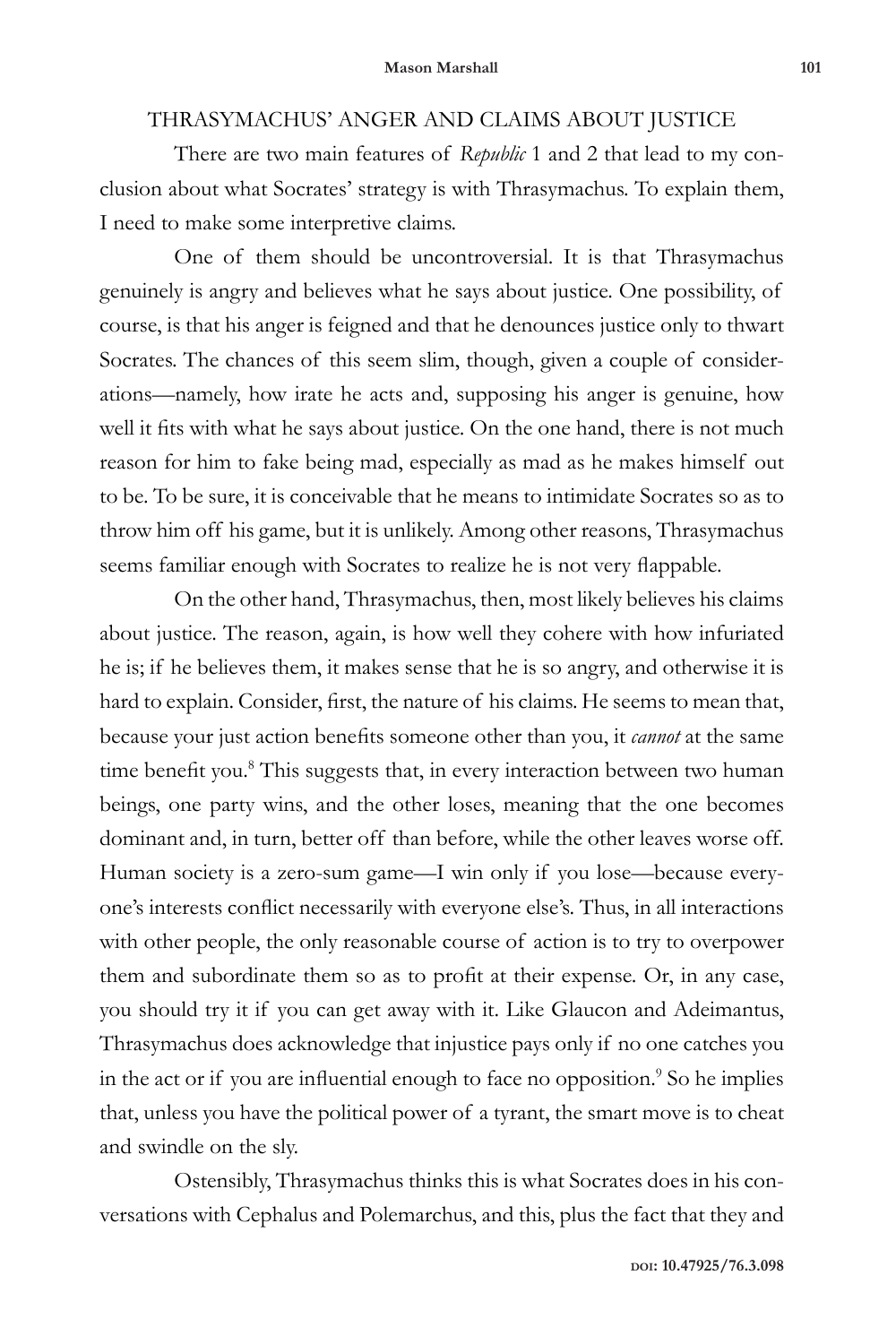the others let him get away with it, is why he is so incensed. He resents Socrates for supposing that, even with Thrasymachus present, he can pass unnoticed and be the dominant one; and Thrasymachus is disgusted not only with Socrates but with Socrates' friends, too. (At the outset, when Thrasymachus lunges forward furiously, the second line in his statement is addressed to them: "And why do you act like fools, making way for one another?"; 336c1-2.) Thrasymachus believes that philosophical conversation is just a ruse, a means by which someone like Socrates gets to use rhetorical tricks and his interlocutors are supposed to play along. When he seems to them to outmatch their evidence with his, they are to abide by the norms of philosophical conversation and simply concede, instead of using rhetorical force of their own to overpower him. In other words, abiding by those norms is a kind of justice, as Thrasymachus views it. And he is revulsed by the thought that Socrates' friends have fallen for the scam; in his mind, it is easy to see through it, so they must be ridiculously gullible and too weak to push back. He plans to stop the charade and show them how to put Socrates in his place. Then, Thrasymachus thinks, *he* can be the dominant one and rule over both Socrates and them. This, anyway, is what Thrasymachus suggests. Because of how well it all hangs together, I conclude that he genuinely has these sentiments. They are the first feature of the *Republic* that I mean to emphasize.

## THRASYMACHUS IN RELATION TO GLAUCON AND ADEIMANTUS

The second feature is that Glaucon and Adeimantus make more trouble for Socrates than Thrasymachus does; at the least, they get him to work harder. One reason, perhaps, is what they contribute philosophically. Arguably, the case they make for injustice is more difficult to refute than Thrasymachus' arguments. $^{10}$ 

But there is a more basic way in which Glaucon and Adeimantus outpace Thrasymachus, and one that is far more significant by Thrasymachus' standards. What Thrasymachus hates the most, I suggest, what chaps him more than anything else, is that Socrates presumes to ask questions instead of answering them. Thrasymachus thinks that when you are asking questions rather than answering them, you are in a better position to gain power over your interlocutors. This is why he tries to force Socrates into the role of answering, by mocking and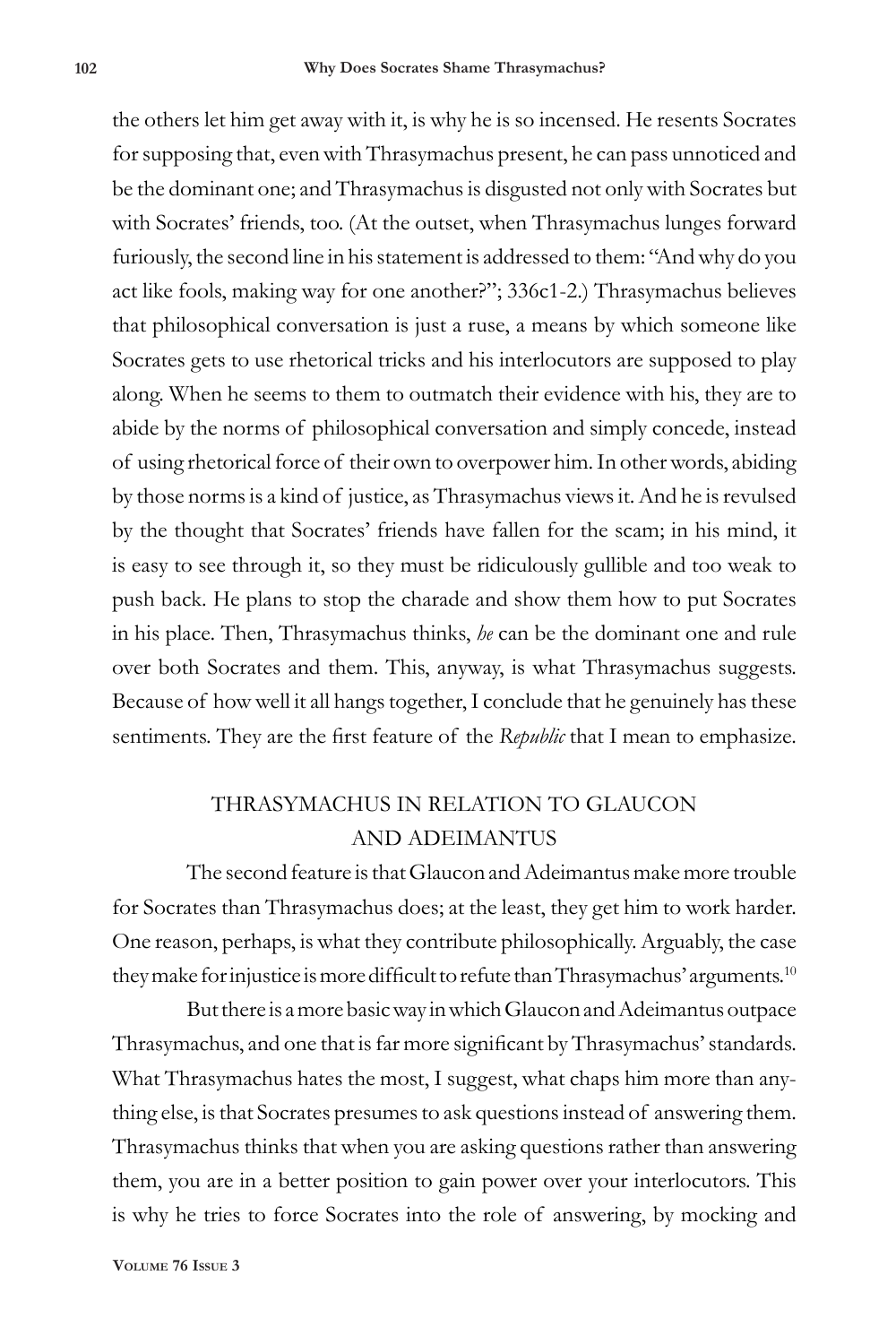unmasking his irony. As it turns out, though, Socrates forces *Thrasymachus* into that role. To be sure, it is when Socrates' friends nag Thrasymachus that he finally hands over his definition of justice (338a ff.), so it might seem that it is they rather than Socrates who force him. But Thrasymachus is bound to end up answering questions even if they do not intervene. The problem, of course, is that, from the outset, he acts as if he has nothing to learn about justice. Once he takes that posture, whenever he charges that Socrates' claims of ignorance are phony, Socrates can keep insisting they are sincere and urging Thrasymachus to be his teacher, and there is no way for Thrasymachus to respond except to withdraw from the discussion or say what he thinks justice is. This is a problem for him since, in order to become dominant, he has to engage.

Yet where Thrasymachus fails, Glaucon and Adeimantus succeed: they turn the tables on Socrates so that *he* ends up propounding views while Thrasymachus (450a) and the others get to raise objections. More to the point, Glaucon and Adeimantus *force* Socrates into this position, subtly but effectively, and less with their argument about justice than with the way they frame it.<sup>11</sup> In introducing the argument, Glaucon says he is unpersuaded by what Socrates told Thrasymachus, unpersuaded "that it is in every way better to be just than unjust" (357b1-2). Glaucon adds that he does not accept the argument he gives (and evidently he is in earnest about that), but he talks as if he finds it compelling, compelling enough that he is awfully curious what can be said against it (358c-d). If Glaucon and Adeimantus' argument were not framed thusly, Socrates could pull the same stunt as before: once the argument emerged, he could simply pick holes in it as he did with Thrasymachus' argument and then return to where he was with Polemarchus before Thrasymachus first spoke. But Glaucon dangles the perfect bait, irresistible to Socrates. If you suggest to him that you earnestly favor justice but are drawn to injustice, that you don't know how to reject it, and that his typical cross-examination won't stop you from turning toward it, he will start propounding views of his own. That is, a maneuver like Glaucon's is sure to work on Socrates, at least in any situation like the one he is in.

Moreover, Thrasymachus should have realized this, and understood that *his* maneuver was bound to fail. He is familiar with the sort of Socratic irony he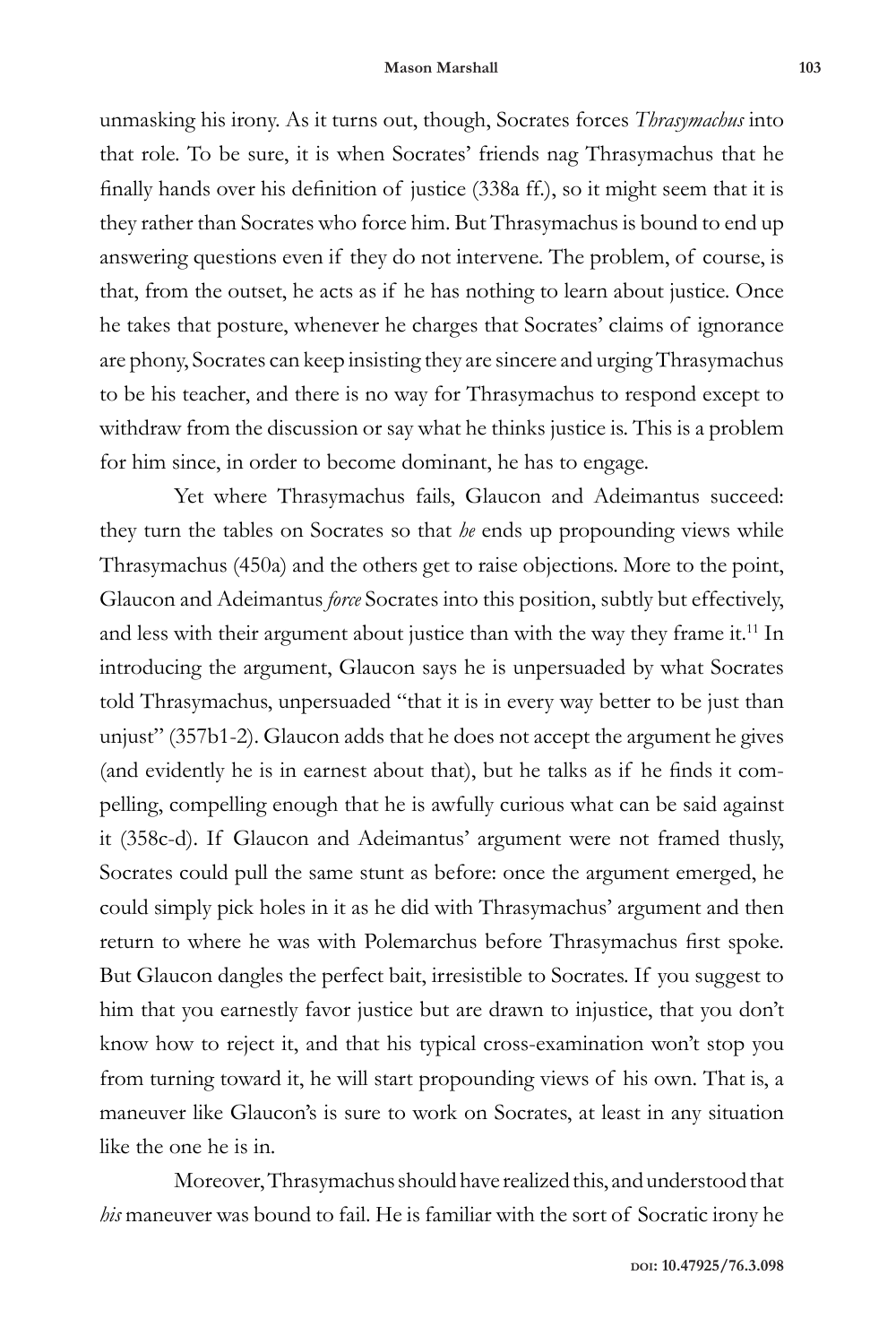complains about, and he believes correctly (albeit for erroneous reasons) that Socrates has a deep investment in promoting justice. So Thrasymachus simply misses the boat, and it is not only Socrates but also Glaucon and Adeimantus who show him up, since they manage to do the very thing Thrasymachus wants most to do and abjectly fails at.

### SOCRATES' STRATEGY

Socrates shames Thrasymachus, of course, and a common view is that this is the main way he tries to change him. Consider, for example, what a couple of commentators have recently said in endorsing this view. On their account, shaming Thrasymachus serves the psychotherapeutic purpose of "exposing [his] problem," which is "his intellectual instability and lack of self-control," and "compelling him to seek help" or change his ways.<sup>12</sup> Central to their evidence is the claim that Thrasymachus must be blind to his own true motives—though he thinks he admires injustice, he must be invested in justice instead—because otherwise he would not complain, as he does, that Socrates cheats during his conversation with him; if Thrasymachus really admired injustice, he would applaud cheating.

Though this idea is intriguing, I have reservations about it. I suspect that, as Thrasymachus sees it, calling attention to your interlocutor's treachery is just part of vying for dominance over them and stopping them from dominating *you*. To me, it also seems risky to lean much weight on the passage in Plato's *Apology* that I quoted above. Commentators often emphasize it in claiming that Socrates means to shame someone, and that is understandable, since, again, Socrates says in that passage that he shames everyone who falsely claims to have wisdom. But there are signs that, in the *Apology*, he means less to communicate frankly and transparently than to have certain effects on his audience.<sup>13</sup> More importantly, he does not say in that passage that shaming people is his main goal. He allows that it can be just a byproduct or collateral effect of what he intends.<sup>14</sup>

As I have said, I think this is all it is, at least where Thrasymachus is concerned. On my view, Socrates' intention is just to make it unmistakably clear to Thrasymachus that he has failed to dominate Socrates; and making this clear to Thrasymachus is part of a larger strategy that involves not only him but also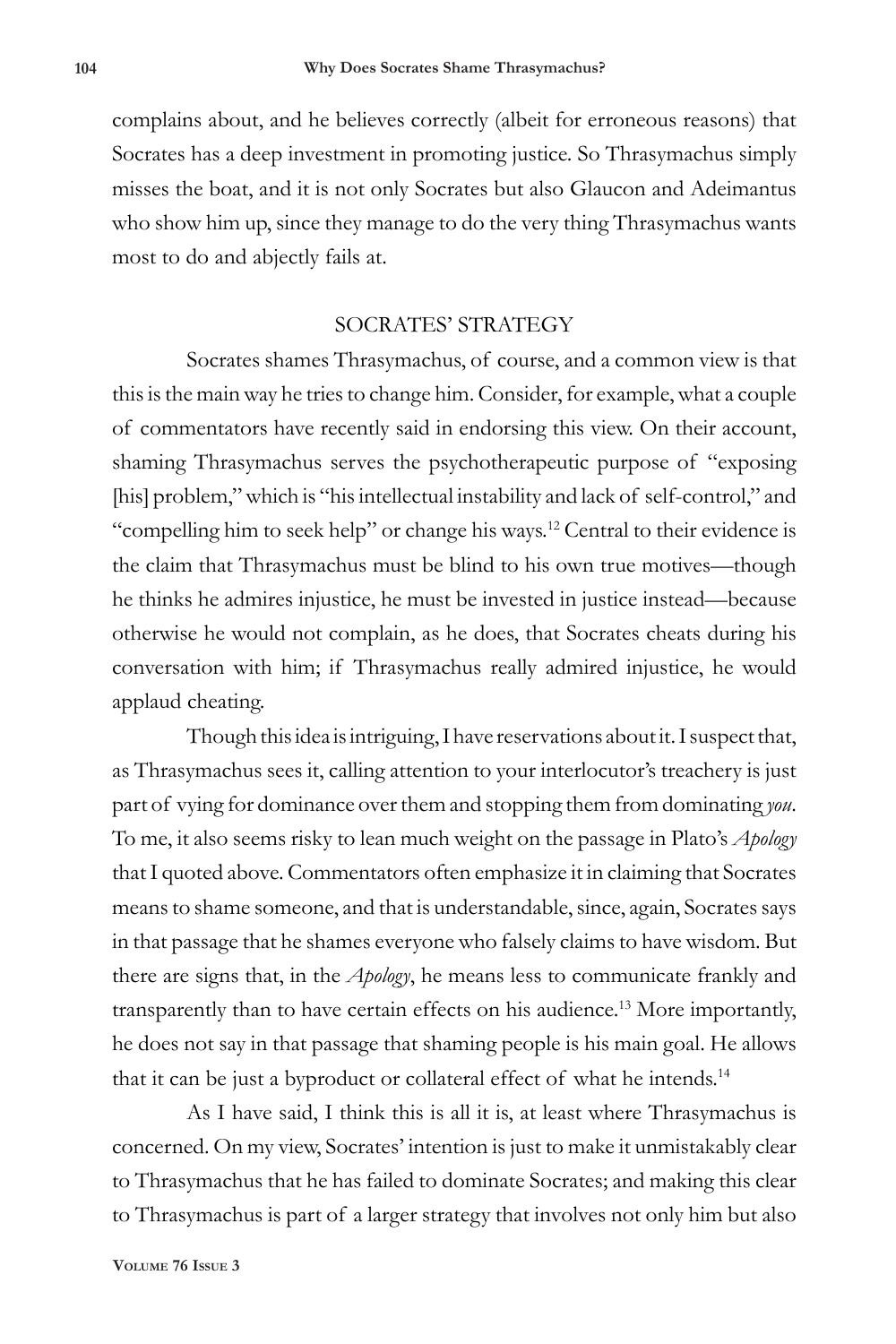Glaucon and Adeimantus.

It involves the two of them in the following sense: Socrates orchestrates the situation so that Glaucon and Adeimantus force him into the position of answering questions. In saying that they force him, I do not mean that they do so consciously, speaking as they do insincerely and simply to have an effect. Maybe they do, and maybe not. Regardless, Socrates knows them well enough to predict how they will react to his exchange with Thrasymachus; Socrates expects that they will sense the flaws in his arguments,<sup>15</sup> will want a better argument, and will ask for it in roughly the manner they do, thereby making him relent and start propounding views. His capitulation is not staged. In the relevant sense, he *has* to relent, and he would have to even if it did not serve his purposes with Thrasymachus. But Glaucon and Adeimantus do what Socrates intends, and he intends it, at least in part, for Thrasymachus' benefit.

There are two ways it is supposed to help Thrasymachus, I propose. First, it is supposed to make him think twice about Socrates' friends and, in turn, about the value of inquiry. At the outset, Thrasymachus is sure that they take part in inquiry and let Socrates trample them just because they are chumps and are weak: they know no better and are unable to manipulate *him* instead, as Thrasymachus can. Seeing Glaucon and Adeimantus' performance is liable to give Thrasymachus pause, not only since they succeed at controlling Socrates but also because they succeed where Thrasymachus fails. Manipulating people is supposed to be Thrasymachus' forte, yet Glaucon and Adeimantus do better at it than he does, and it is not even their goal at the moment, or at least their ultimate one. So an obvious question for Thrasymachus to ask is why, then, they devote themselves not to manipulation but to inquiry. What about the value of inquiry has he overlooked?

Second, another obvious question is whether he *is* all that good at manipulating people. What Glaucon and Adeimantus do with Socrates is effective, but it is not particularly inventive. As I suggested, Thrasymachus should have thought of it himself. So although Glaucon and Adeimantus outshine him, the natural conclusion is that this is not because they show exceptional skill but because he shows the opposite. And the more he wonders whether he is inept at power games, the less likely he is to invest in them and keep thinking they are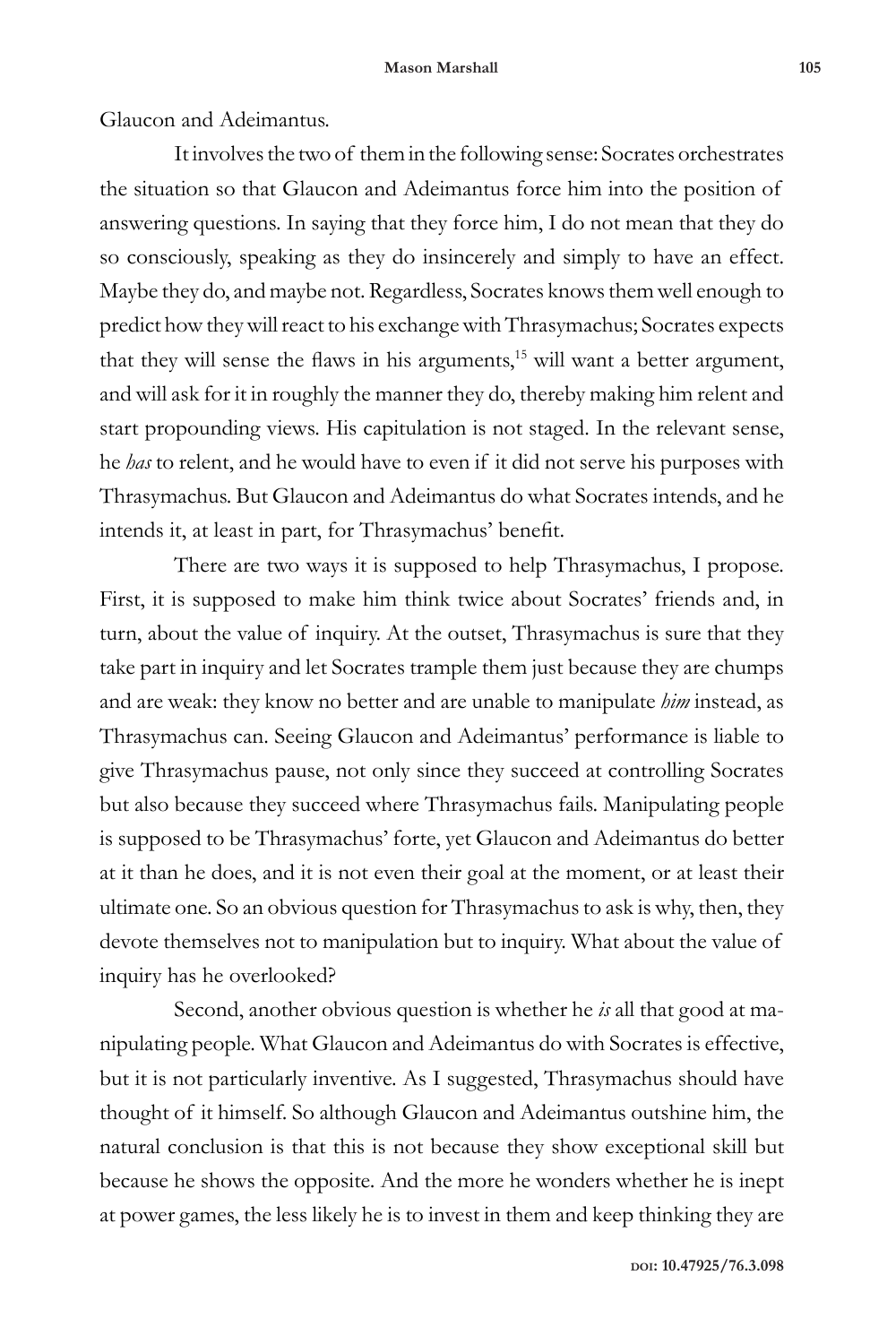the means to happiness. Both as children and adults, we in agonistic societies prefer to play the games we are good at, all things being equal, and we tend to favor the views that favor us, the views that cast us in the best light. No elitist thinks they belong among the plebes, and no social Darwinist believes they are one of the weak. Accordingly, it will be good if Thrasymachus contrasts himself with Glaucon and Adeimantus; it will help distance him from his bleak views about human life and, in turn, narrow the gulf between him and virtue.

### **CONCLUSION**

In sum, I have proposed that Thrasymachus' anger is genuine, that he earnestly believes the claims he makes about justice, and that Socrates responds accordingly. He has Glaucon and Adeimantus do the very thing that Thrasymachus wants most to do and fails to do—namely, force Socrates into the position of answering questions—since Socrates' hope is that seeing Glaucon and Adeimantus outpace Thrasymachus will prompt Thrasymachus to reconsider the value of inquiry and his focus on dominating other people. Since Socrates means for Glaucon and Adeimantus to surpass Thrasymachus, Socrates makes sure it is unmistakably clear to Thrasymachus that he has failed to dominate Socrates, and in the process Socrates shames him. But shaming him is not Socrates' main goal. Rather, it is only a collateral effect. This, I hope, will offset the concern that Socrates is preoccupied with shame.

I will add that, if Socrates employs the strategy I have just imagined, I think he responds to Thrasymachus as well as he could. He does shame him, and that can seem problematic even on purely moral grounds. But there is little else for Socrates to do, given the aggressive way Thrasymachus begins the conversation. To be sure, to avoid an altercation, Socrates could lie; for example, he could say he agrees with Thrasymachus about what justice is or, at least, that he has no comeback to him. Lying to Thrasymachus, though, might be no morally better than resisting him, and once Socrates resists, the chances are that Thrasymachus will be shamed. Admittedly, Socrates could approach his task more gently than he does. For example, instead of cross-examining Thrasymachus and cornering him, Socrates could simply state reasons for disagreeing with him, such as the reasons Socrates names in *Republic* 2-10. This might keep Thrasymachus from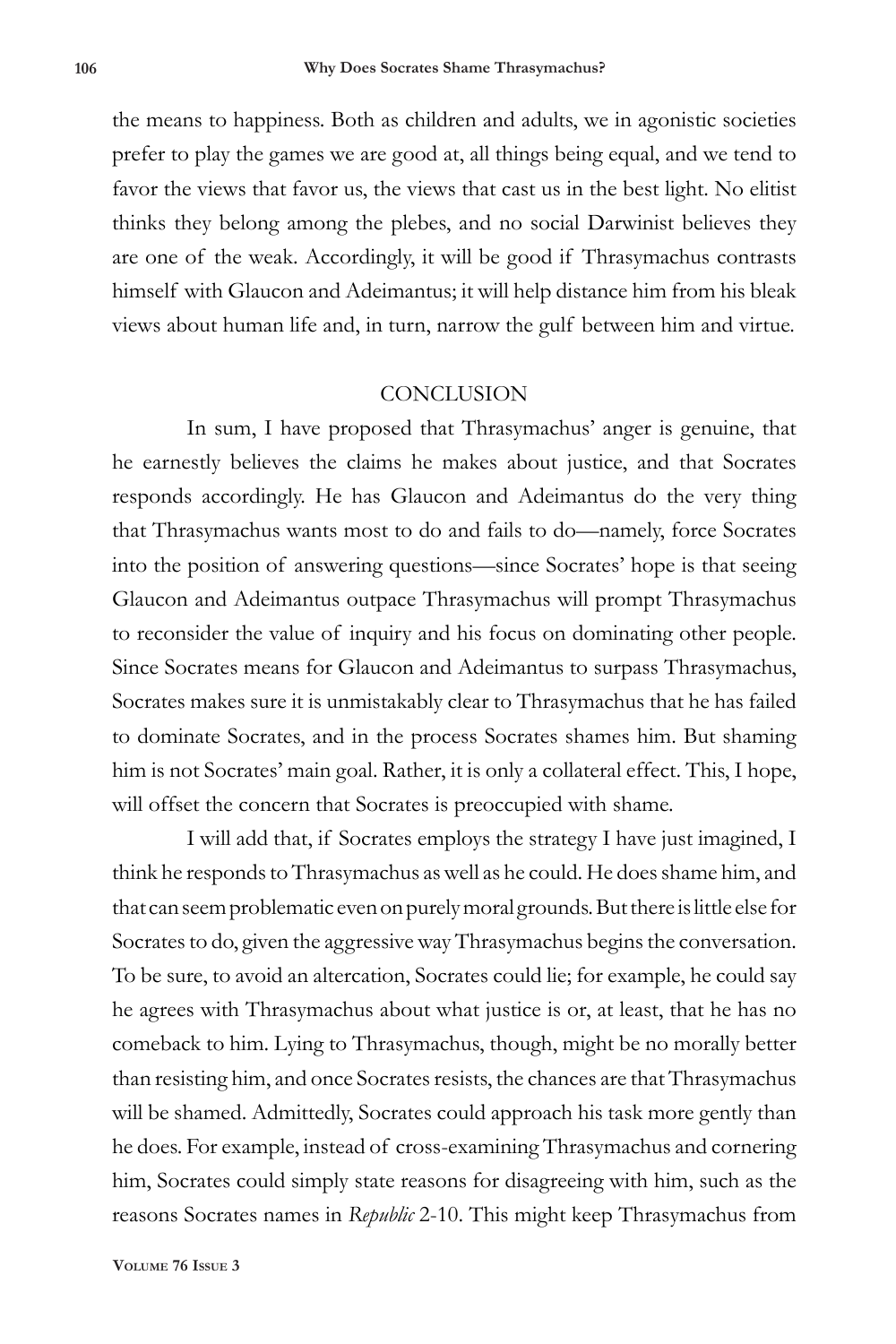looking quite as bad as he comes to look. But he would look bad, regardless, unless he managed to refute the reasons Socrates gave. Because of how much Thrasymachus beats his chest at the outset of the exchange, he will lose face, no matter what, unless he ends up dominating Socrates. So Socrates might as well respond to him in a way that can really help him (and in a way that can also help the others who are present for the conversation). And that is what Socrates does. He, of course, is unlikely to make immediate improvement with Thrasymachus; once the exchange is over, Thrasymachus will be prone to pout and sulk for awhile, as he does in *Republic* 2-10. But Socrates leads him as far as one could hope. By creating room for doubt in him, he brings him a step closer to inquiry and virtue, even if there is still an exceedingly long way to go.

1 Herein all references to Plato's dialogues are to the Greek text in Burnet's and Slings' editions in the Oxford Classical Texts series, and all translations of the *Republic* are based on the ones in Allan Bloom, *The "Republic" of Plato*, 2nd ed. (New York: Basic Books, 1968).

2 See, e.g., Daniel Sanderman, "Why Socrates Mocks His Interlocutors," *Skepsis* 15, no. 2-3 (2004): 431-41; Paul Woodruff, "Socrates and the Irrational," in *Reason and Religion in Socratic Philosophy*, eds. Nicholas D. Smith and Paul B. Woodruff (New York: Oxford University Press, 2000), 13050; Richard McKim, "Shame and Truth in Plato's *Gorgias*," in *Platonic Writings, Platonic Readings*, ed. Charles L. Griswold, Jr. (New York: Routledge, 1988), 34-48.

3 See, e.g., Thomas C. Brickhouse and Nicholas D. Smith, "Socrates on the Emotions," *Plato Journal* 15 (2015): 9-28; Dusty Hoesly and Nicholas D. Smith, "Thrasymachus: Diagnosis and Treatment," in *Dialogues on Plato's "Politeia" ("Republic")*, eds. Noburu Notomi and Luc Brisson (Sankt Agustin: Academia Verlag, 2013), 60-5; Henry Teloh, *Socratic Education in Plato's Early Dialogues* (Notre Dame, IN: University of Notre Dame Press, 1986), 94, 97. An exception is Basil O'Neill, "The Struggle for the Soul of Thrasymachus," *Ancient Philosophy* 8, no. 2 (1988): 167-85.

4 Ruby Blondell, *The Play of Character in Plato's Dialogues* (Cambridge: Cam-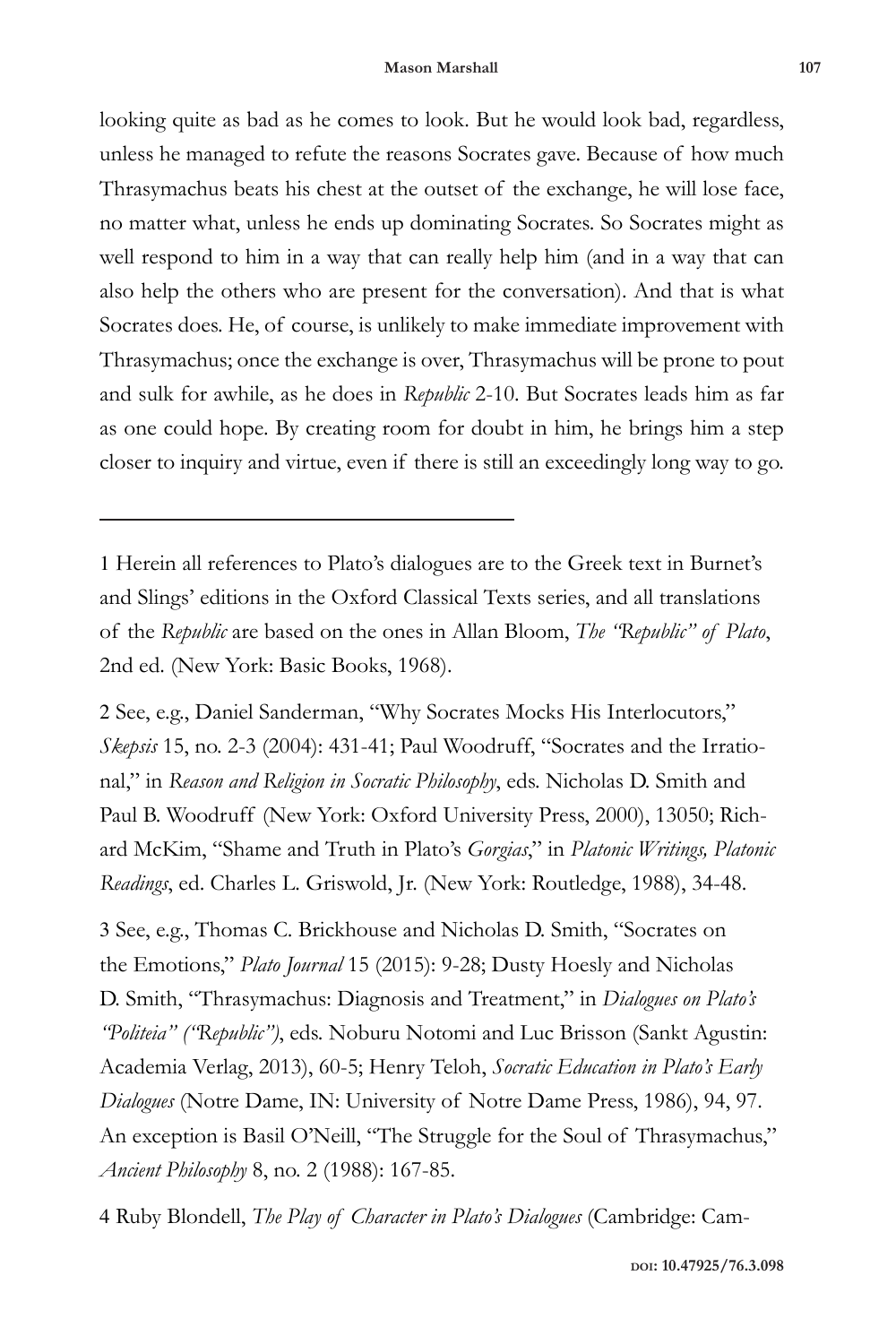bridge University Press, 2002), 184.

5 Stephanus pages are the pages in the 1578 edition of Plato's works edited by Henri Estienne, whose Latinized name is Stephanus. The pages in his edition were numbered with Arabic numerals, just as book pages are numbered today, and the two columns on each page (one column of Greek and the other of Latin translation) were each divided into five sections labeled "a" through "e." Most modern editions of Plato's writings include pagination in the margins that shows where Stephanus pages and sections begin and end, and scholars generally use that pagination in citing Plato.

6 Thrasymachus uses basically the same phrase, τὸ τοῦ κρείττονος συμφέρον, at

338c3, 339a3-4, 341a3-4, and 344c7-8.

7 I mean not that Socrates refutes Thrasymachus' claims about justice but that he refutes Thrasymachus' claim to know what justice is.

8 Here and in the next three lines I borrow especially from Ralph Wedgwood, "The Coherence of Thrasymachus," *Oxford Studies in Ancient Philosophy* 53 (2017): 33-63. Scholars have read Thrasymachus' claims in a wide variety of ways; some have even said that the claims together form an incoherent whole. Wedgwood cites earlier work and responds to it. For a summary that reaches farther back, see T. D. J. Chappell, "The Virtues of Thrasymachus," *Phronesis* 38, no. 1 (1993): 1-17, 2.

9 See, e.g., Cinzia Arruzza, *A Wolf in the City: Tyranny and the Tyrant in Plato's "Republic"* (New York: Oxford University Press, 2019), 104, 105; Roslyn Weiss, "Wise Guys and Smart Alecks in *Republic* 1 and 2," in *The Cambridge Companion to Plato's "Republic,"* ed. G. R. F. Ferrari (New York: Cambridge University Press, 2007), 90-115, 98; Robert Heinaman, "Plato's Division of Goods in the *Republic*," *Phronesis* 47, no. 4 (2002): 309-95, 322-3n.28: "Thrasymachus . . . [does] point out the evil consequences of ordinary injustice (344b), i.e. injustice that is not able to avoid punishment and the opprobrium of others. Only injustice done in secret (as in the extreme case of Gyges' ring) or on a large scale (as in the case of a tyrant) can avoid these conse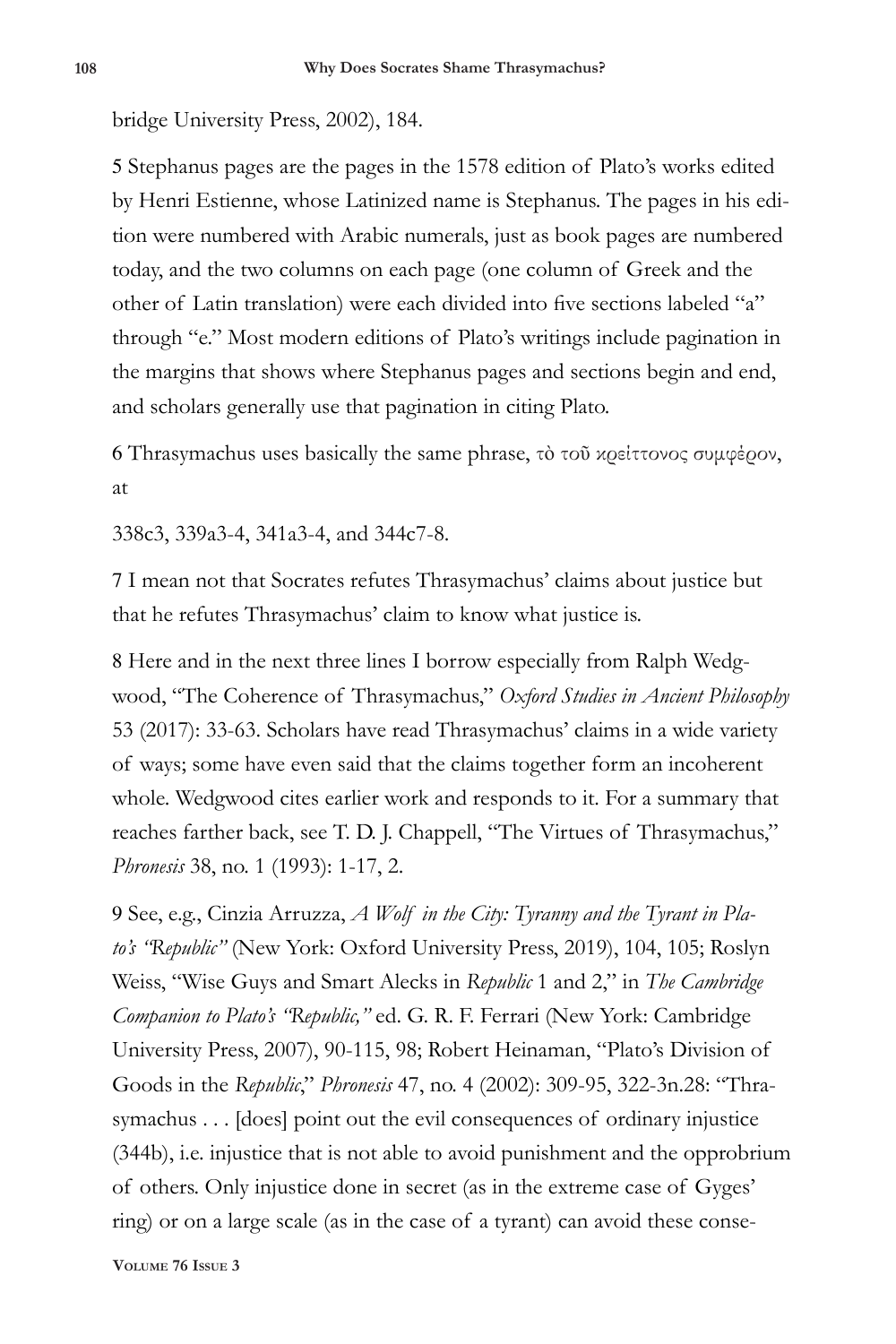quences (344a-c, 345a; cf. 360e-361b, 365c-d, 367b-c). So although Thrasymachus says that injustice is profitable and justice is not profitable (348c), his position is that it is only large scale or secret injustice that is profitable (344c, 348b, d; cf. 345a)."

10 For the claim that Glaucon and Adeimantus are harder to refute, see Terence Irwin, *Plato's Ethics* (Oxford: Oxford University Press, 1995), 188-9. To be sure, Myles Burnyeat is right to suggest that, since Glaucon and Adeimantus don't contend that injustice is a virtue, their argument is, in one respect, *easier* to refute; see Burnyeat's "Justice Writ Large and Small in *Republic* 4," in *Politeia in Greek and Roman Philosophy*, eds. Verity Harte and Melissa Lane (Cambridge: Cambridge University Press, 2013), 212-30, 212-3. It may be harder on the whole, though. Take, e.g., the argument Socrates makes (349b1- 350c11) right before Thrasymachus blushes and sweats. As one commentator has recently pointed out, that argument is forceful against Thrasymachus since he claims (e.g., 344a1-2) that anyone who truly practices the art of ruling wants to outdo (πλεονεκτεῖν) not just some people but everyone; see Tamer Nawar, "Thrasymachus' Unerring Skill and the Arguments of *Republic* 1," *Phronesis* 63, no. 4 (2018): 359-91, 385. Yet Glaucon and Adeimantus make no such claim, and as a result they are invulnerable to arguments like that one.

11 At heart, perhaps, their argument is the same as Thrasymachus', as C. D. C. Reeve argues in "Glaucon's Challenge and Thrasymacheanism," *Oxford Studies in Ancient Philosophy* 34 (2008): 69-103, 84-6, against scholars such as Bernard Williams, "Plato's Construction of Intrinsic Goodness," in Bernard Williams, *The Sense of the Past: Essays in the History of Philosophy*, ed. Myles Burnyeat (Princeton: Princeton University Press, 2006), 118-37, 119. Note also that Socrates is ready to leave at the start of Book 2, and he later tells Glaucon and Adeimantus: "I thought I showed in what I said to Thrasymachus that justice is better than injustice" (368b5-6). Weiss, "Wise Guys and Smart Alecks," 90, is right that "the only reason Socrates feels he must stay is because, as he observes, 'you did not accept it from me' [b6-7]."

12 Hoesly and Smith, "Thrasymachus," 192.